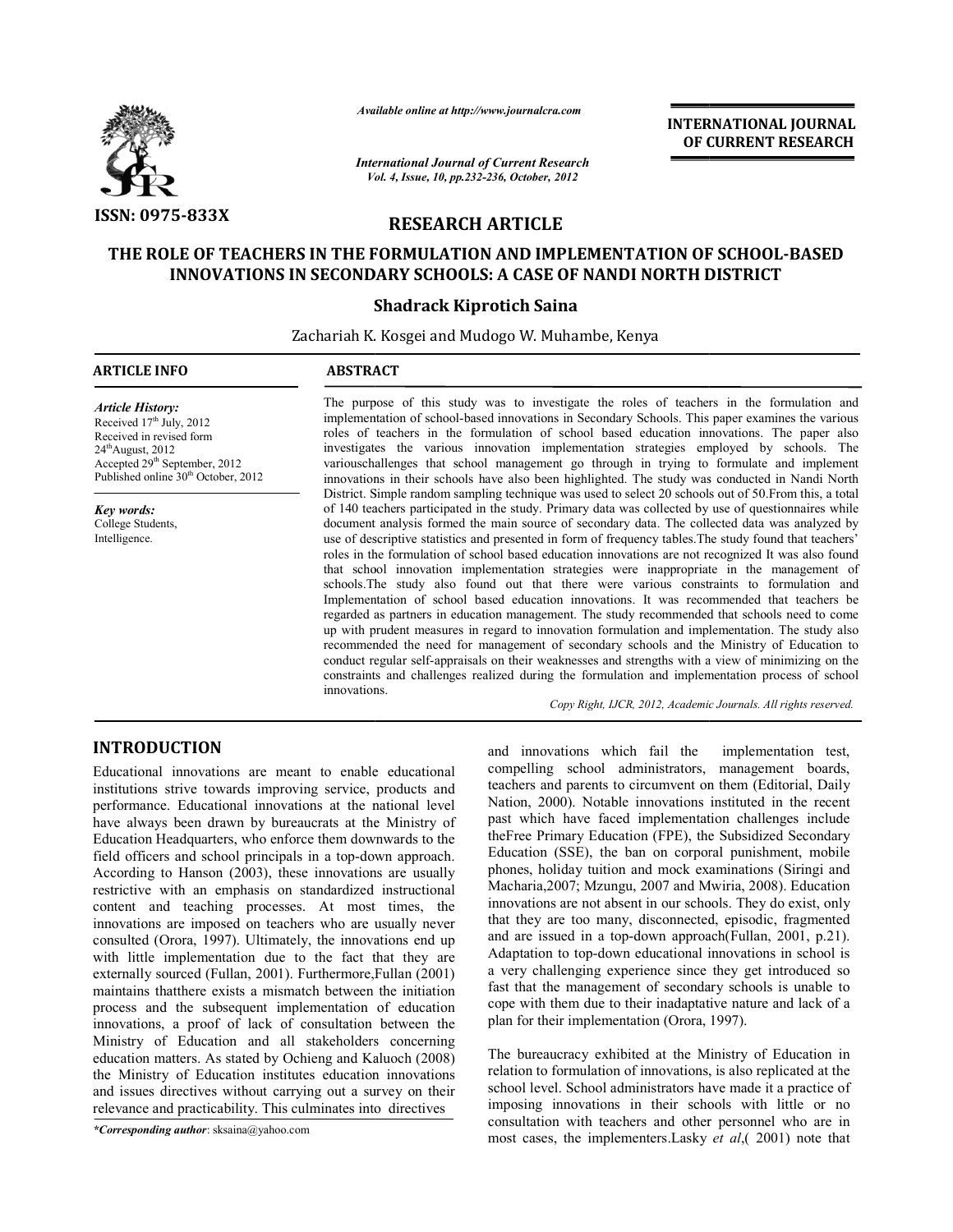positive strategic innovations at school level aimed at enabling teachers take control of the change process in ways that enhance their morale and to benefit students as well as improving schools are lacking. The outcome of this is low morale, less motivation and lack of empowerment on the teachers, coupled with limited access to new ideas and few opportunities for growth. This largely compromises their teaching, and yet learning is intricately linked to the teachers' ability to teach well. Majority of education innovations in our schools are introduced and implemented inappropriately through the power – coercive strategy in form of directives, they are bureaucratic and are done in a top-down approach (Orora, 1997, Fullan, 2001). Education innovations are therefore seen to succeed in one school and a disaster in another (Fullan, 2001), thus contributing to poor academic achievement of secondary schools.

Teachers` role in determining innovations at secondary level is only confined to classroom decisions, selecting materials, determining class organization and choosing instructional procedures in addition to being in charge of routine programs. Goodlad (1984) contends that the teacher has little influence or involvement in school- wide and other extra classroom matters. Their role is no more than re-directing developments that have been set in place and are being steered by others (Penny & Brad Fox, 1997). In this respect, teachers are expected to be loyal to the school organization, behave consistently according to the rules and regulations, and defer to the authority of their superiors. According to Hoy and Miskel (1982), this compromises teachers' professionalism such that their input in school innovations is not felt. It is in light of this argument that Orora (1997) suggests that: "One of the most distinctive features of educational innovations is the rate at which they fail. If proposed, they are often not adopted, if adopted, they frequently are not fully implemented; if implemented, they rarely last". Innovations cannot be realized in schools whose teachers have been sidelined.

Improvement efforts get cut out in most schools due to the fact that whatever teachers determine as innovations is not fully supported by the administrators and managers (Fullan, 2001). Involvement of teachers in the introduction of educational innovations in schools is considered a portrayal of weak leadership style on the principal and schools' management (Grauwe, 2004). Teachers have been on the periphery on matters of innovation formulation, yet they are the implementers of the same in their schools. Mwiria (2008) propounds that there is too much bureaucracy in the ministry of education which is also reflected at the school level. In addition, Moorhead and Griffin (1997), stress on the fact that innovations work well in organizations with good management. Education innovations in public schools are poorly introduced and inappropriately implemented due to questionable management styles. Schools lack a consistent and an elaborate mode of innovation formulation. Hatch (2003), confirms that efforts to implement and integrate various improvement efforts in schools face a paradox. Schools are juggling the demands of implementing several improvement programs at the same time. This culminates into innovation overload which saps the strengths and spirits of those schools (Fullan, 2001).

In addition,Lasky *et al*,( 2001) note that positive strategic innovations at school level aimed at enabling teachers take control of the change process in ways that enhance their morale and to benefit students as well as improving schools are lacking. The outcome of this is low morale, less motivation and lack of empowerment on the teachers, coupled with limited access to new ideas and few opportunities for growth. This largely compromises their teaching, and yet learning is intricately linked to the teachers' ability to teach well. Teachers` role in determining innovations at secondary level is only confined to classroom decisions, selecting materials, determining class organization and choosing instructional procedures in addition to being in charge of routine programs. Goodlad (1984) contends that the teacher has little influence or involvement in school- wide and other extra classroom matters. Their role is no more than re-directing developments that have been set in place and are being steered by others.

#### **Statement of the problem**

Kenyan secondary schools are managed through education innovations and directives issued by the Ministry of Education (M.O.E) in a bureaucratic and hierarchical manner. The implementation of these innovations and directives at school level is faced with serious challenges (Mwiria, 2008). Education innovations are implemented through inappropriate strategies (Fullan, 2001 &Orora, 1997). Weak management capabilities have been cited as a major cause of poor academic achievement, student indiscipline and general teacher apathy among the teaching staff in schools (Eshiwani, 1986; Republic of Kenya, 1999; Ndiku, 2007). It is the expectation of the M.O.E that the directives and innovations instituted at the headquarters will be effectively implemented, leading to an overall improvement in management and performance of schools. However, the situation on the ground is such that the bureaucracy at the M.O.E, which is also witnessed at the school level, is an impediment to implementation of innovations. Notable ministerial directives that have faced implementation challenges include the ban on holiday tuition, the ban on mobile phones and mock exams (ROK, 2008).

The formulation and implementation of school innovations in Nandi North district secondary schools has been a challenging experience. Schools have not been performing well due to the fact that teachers in those schools have not been actively involved in their formulation and implementation. In addition, most innovations have been formulated through inappropriate strategies leading to their little or no implementation at all. There is therefore an urgent need to re-examine the roles of teachers in the formulation of school innovations together with the various implementation strategies if schools in Nandi North District are to achieve their goals in academic performance.

## **Objectives of the Study**

The objectives of the study were:

- 1. To investigate the roles of teachers in the formulation of school-based education innovations.
- 2. To investigate implementation strategies employed by different schools.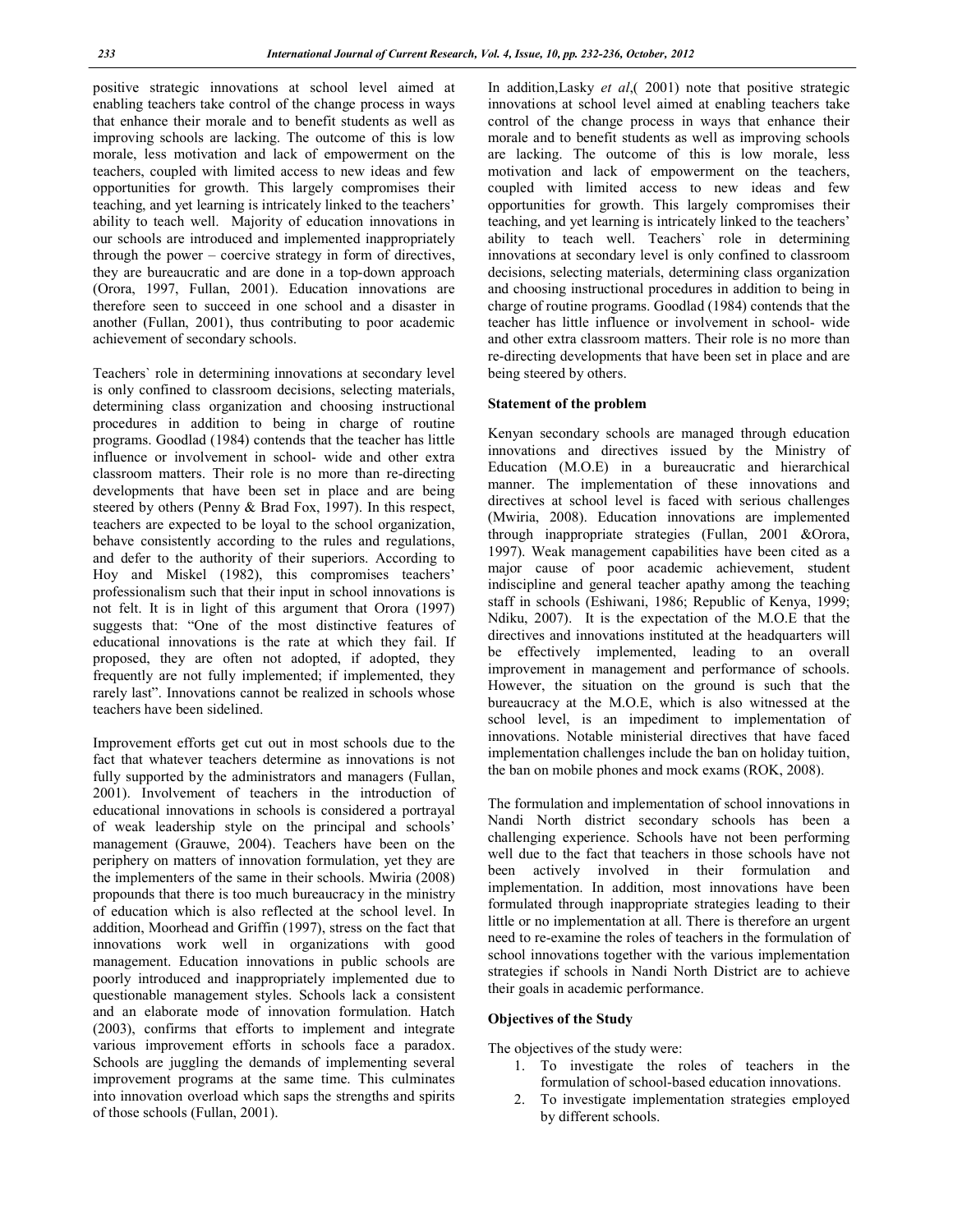3. To identify the constraints to successful formulation and implementation of school based innovations in schools.

# **METHODOLOGY**

The study used the descriptive survey design to investigate the roles of teachers in formulating school based innovations, the various implementation strategies in schools as well as the constraints to their successful formulation and implementation. The study was confined to public secondary schools in Nandi North District. The population sample for this study consisted of 20 public secondary schools. Simple random sampling was used to select 20 public schools out of 50 that were studied. Respondents for this study comprised of teachers due to the assumption that they charged with the enforcement of school routines in their schools. Their roles in school innovation formulation were therefore of great importance. From each sampled school, seven teachers were selected using simple random sampling Therefore a total of 140 teachers were selected to participate in this study. However, a total of 125 responses were received, forming a return rate of 89.3%, being adequate for data analysis. Data was analyzed by use of descriptive statistical techniques which included percentages, means, frequencies and standard deviation. Data was presented in frequency distribution tables, pie charts and bar graphs.

# **Validity of Research Instruments**

Validity of research instruments was established before going to the field. The instruments were given proper wordings while the irrelevancies in the questions were corrected.

#### **Findings**

## **Teachers' roles in the formulation of school innovations**

School based innovations under consideration in this study were in the areas of

Instructional Methodologies, Timetabling, Student Discipline and the enforcement of

School rules, School Finances, Welfare and Motivation of school personnel, school infrastructure, School Routine, and in the area of Co-curricular activities. Tables 1 and 2 bellow illustrates teachers' roles in formulation of school based innovations. The findings revealed that teachers' roles were not consulted during the formulation of school Innovations. Teachers are not consulted when it comes to formulation of innovations on matters of school discipline and enforcement of school rules in many schools as confirmed by 60 % (75) of the teachers. Teachers' roles in formulating innovations in school finances are not recognized as indicated by 76.8% (96) of the sampled teachers and a mean of 3.26 with standard deviation of 1.37. On welfare and motivation of

| Table 1: Teachers' roles in formulation of school based innovations |  |  |  |
|---------------------------------------------------------------------|--|--|--|
|---------------------------------------------------------------------|--|--|--|

|   | Management section                                 | SА      | A    | U   | D    | SD.  |     |
|---|----------------------------------------------------|---------|------|-----|------|------|-----|
|   | Instructional methodologies and Timetabling        | F<br>39 | 41   | 3   | 21   | 19   | 125 |
|   |                                                    | % 31.2  | 32.8 | 2.4 | 16.8 | 15.2 | 100 |
| 2 | Student discipline and enforcement of school rules | F 14    | 26   |     | 38   | 37   | 125 |
|   |                                                    | %11.2   | 20.8 | 5.6 | 30.4 | 29.6 | 100 |
| 3 | School finances                                    | F 11    | 18   |     | 63   | 33   | 125 |
|   |                                                    | %8.8    | 14.4 |     | 50.4 | 26.4 | 100 |
| 4 | Welfare and motivation of school personnel         | F 15    | 23   | 9   | 49   | 21   | 125 |
|   |                                                    | %12.0   | 18.4 | 7.2 | 39.2 | 16.8 | 100 |
| 5 | School infrastructure and development projects     | F       | 12   |     | 59   | 42   | 125 |
|   |                                                    | % 5.6   | 9.6  | 4.0 | 47.2 | 33.6 | 100 |
| 6 | School routine                                     | F<br>19 | 24   | 4   | 43   | 28   | 125 |
|   |                                                    | %15.2   | 19.2 | 3.2 | 34.4 | 22.4 | 100 |
|   | Co-curricular activities                           | F<br>46 | 27   | ┑   | 21   | 18   | 125 |
|   |                                                    | %36.8   | 21.6 | 5.6 | 16.8 | 14.4 | 100 |

|  |  | Table 2: Teachers' roles in formulation of school based innovations |  |
|--|--|---------------------------------------------------------------------|--|
|  |  |                                                                     |  |

| Statement                                          | N   | X    | SD   |
|----------------------------------------------------|-----|------|------|
| Instructional methodologies and Timetabling        | 125 | 2.51 | 1.47 |
| Student discipline and enforcement of school rules | 125 | 3.48 | 1.41 |
| School finances                                    | 125 | 3.71 | 1.25 |
| Welfare and motivation of school personnel         | 125 | 3.26 | 1.37 |
| School infrastructure and development projects     | 125 | 3.94 | 1.13 |
| School routine                                     | 125 | 3.30 | 1.44 |
| Co-curricular activities                           | 125 | 2.50 | 1.54 |

#### **Data Collection Instruments**

Data collection instruments for this study were questionnaires which were administered to 125 teachers. The data involved gathering views, opinions, and suggestions. In addition, the researcher analyzed documents such as minutes of staff and departmental meetings from the sampled schools. The responses gathered from the respondents were derived from both closed and open-ended items in the questionnaire.

school personnel, 56% (70) respondents indicated that teachers' roles were not recognized, while a significant number of 30.4%(38) agreed. Majority of the schools do not recognize roles of teachers when it comes to formulating innovations for the improvement of infrastructure and development projects as shown by 81.8 %(101) of the respondents. School based education innovations aimed at improving the schools' routine do not get much input from teachers as shown by 56.8 % (71) who disagreed. Teachers' roles are considered to a small extent as indicated by 34.4 %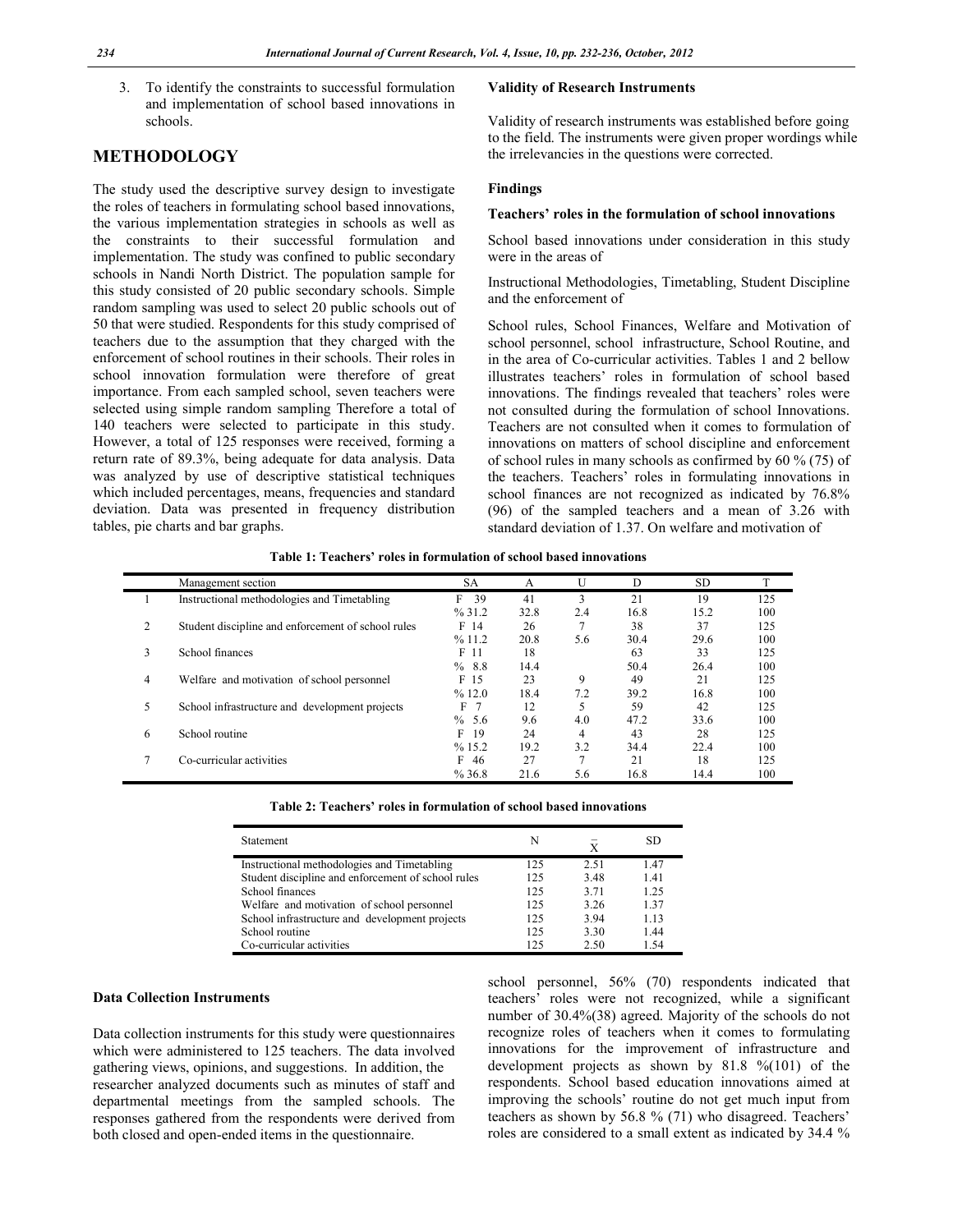(43) of the respondents. Respondents were also asked whether teachers' roles are considered in co-curricular activities, 58.4% (73) of the respondents were in agreement while 31.2 % (39) of the respondents disagreed.This had a mean of 2.50 and standard deviation of 1.54.Responses from the sample show that teachers' roles are not recognized during formulation of innovations in many areas of school management.

## **School Innovation Implementation Strategies**

Responses from the sample on innovation implementation strategies indicate that in most schools, 28.8 % (36) of the teachers felt that school administrators used coercion as a strategy to implement school innovations. However, 23.2 % (29) respondents indicated that during formulation, administrators started with some consultation but quickly switched to coercion at the implementation stage. This implies that although some principals use consultation, consensus and participatory involvement, coercion is the most commonly used strategy in Nandi North district secondary schools as shown by 52.0%(65) respondents.

innovations in schools was cited by 72.0% (90) of the sample.There was lack of support and encouragement from the administration and management, as indicated by 62.4% (78) of the respondents.Lack of adequate skills and knowledge among the initiators was cited by the respondents as one of the constraints in the formulation and implementation of school based education innovations. This is confirmed by 61.6 % (77) respondents. Inadequate preservice training as a constraint was noted by 75.2 % (94) respondents with only 16.8% (21) disagreeing.Lack of inservice training on management of innovations in schools was cited by 72.0% (90) of the sample.There was lack of support and encouragement from the administration and management, as indicated by 62.4% (78) of the respondents. The bureaucratic nature of schools and their centralized systems is a constraint to formulation and implementation of innovations in schools as confirmed by 68.8 % (86) respondents. A history of non-implementation of past schoolbased educational innovations was confirmed by 68.8% (85) of the sample population whil e  $16.0 \%$  (20) respondents disagreed. Culture of schools was a factor that the researcher wanted to find out if it affected implementation

**Table 3: Innovation implementation strategies employed by Schools**

| Strategy                             | Frequency | Percentage |
|--------------------------------------|-----------|------------|
| No response                          | 12        | 9.6        |
| Adequate preparation                 | 17        | 13.6       |
| Consultation and consensus           | 31        | 24.8       |
| Coercion                             | 36        | 28.8       |
| Other(s): Consultation then coercion | 29        | 23.2       |
| Total                                | 125       | 100        |

|      | Other(s): Consultation then coercion<br>Total                                | zУ<br>125     |                        |            | 23.Z<br>100 |      |           |     |
|------|------------------------------------------------------------------------------|---------------|------------------------|------------|-------------|------|-----------|-----|
|      | Table 4: Constraints to formulation and implementation of school innovations |               |                        |            |             |      |           |     |
|      |                                                                              |               |                        | Level      | of          |      | agreement |     |
| S/NO | Constraints                                                                  |               | SА                     | A          | U           | Ð    | SD.       |     |
|      | Lack of adequate skills and knowledge among initiators in the                |               |                        | 26         |             | 24   | 14        | 125 |
|      | formulation of educational innovations at school level                       | $\frac{0}{0}$ | 41.0                   | 20.6       | $\Omega$    | 19.4 | 11.4      | 100 |
|      | Inodequate are service training on formulation and implementation            |               | $\Lambda$ <sup>O</sup> | $\sqrt{5}$ | 10          | Q    | 12        | 175 |

|    |                                                                             |               | $\overline{u}$ | $\overline{1}$ | $\cdot$  | ໋    | ື    |     |
|----|-----------------------------------------------------------------------------|---------------|----------------|----------------|----------|------|------|-----|
|    | Lack of adequate skills and knowledge among initiators in the               | F             | 51             | 26             | $\Omega$ | 24   | 14   | 125 |
|    | formulation of educational innovations at school level                      | $\%$          | 41.0           | 20.6           | $\theta$ | 19.4 | 11.4 | 100 |
| 2. | Inadequate pre-service training on formulation and implementation           | F             | 49             | 45             | 10       | 8    | 13   | 125 |
|    | of educational innovations in schools                                       | $\frac{0}{0}$ | 39.2           | 36.0           | 8        | 6.4  | 10.4 | 100 |
| 3. | Lack of in-service training on management of innovations in school          | F             | 22             | 68             | 19       | 11   | 3    | 125 |
|    |                                                                             | $\frac{0}{0}$ | 17.6           | 54.4           | 15.2     | 8.8  | 2.4  | 100 |
| 4. | Lack of support and encouragement from the administration and               | F             | 33             | 45             | 14       | 31   | 2    | 125 |
|    | management                                                                  | $\frac{0}{0}$ | 26.4           | 36.0           | 11.2     | 24.8 | 1.6  | 100 |
| 5. | Schools are bureaucratic and centralized systems giving no room for         | F             | 41             | 45             | 11       | 17   | 11   | 125 |
|    | formulation of school-based educational innovations                         | $\%$          | 32.8           | 36.0           | 8.8      | 13.6 | 8.8  | 100 |
| 6. | History of non-implementation of past school-based education                | F             | 35             | 50             | 18       | 15   | 5    | 125 |
|    | innovations                                                                 | $\%$          | 28.8           | 40.0           | 14.4     | 12.0 | 4.0  | 100 |
|    | School culture does not allow the formulation of school-based               | F             | 28             | 14             | 11       | 48   | 20   | 125 |
|    | educational innovations                                                     | $\%$          | 22.4           | 11.2           | 8.8      | 38.4 | 16   | 100 |
| 8. | during<br>their<br>Likelihood<br>- of<br>disagreement<br>discussions<br>and | F             | 14             | 48             | 21       | 26   | 16   | 125 |
|    | deliberations                                                               | $\%$          | 11.2           | 38.4           | 16.8     | 20.8 | 12.8 | 100 |
| 9. | Poor teacher-administration relationships                                   | F             | 28             | 55             | 8        | 28   | 6    | 125 |
|    |                                                                             | $\%$          | 22.4           | 44.0           | 6.4      | 22.4 | 4.8  | 100 |
|    |                                                                             |               |                |                |          |      |      |     |

### **Constraints to formulation and implementation of school based education innovations**

It was established that the formulation and implementation of school innovations faces various constraints. Lack of adequate skills and knowledge among the initiators was cited by the respondents as one of the constraints in the formulation and implementation of school based education innovations. This is confirmed by 61.6 % (77) respondents. Inadequate pre-service training as a constraint was noted by 75.2 %(94) respondents with only 16.8 %(21) disagreeing.Lack of in-service training on management of of school based innovations. It was noted by 54.4% (68) of the teachers who participated in this study that school culture indeed favors the formulation and implementation of school based education innovations, 33.6% (42) of the respondents indicated that school culture is a constraint, Asked whether there was a likelihood of disagreement during the discussions and deliberations on introduced school innovations, 49.6 % $(62)$  of the sample agreed, 33.6 %  $(42)$ disagreed. On teacher-administration relationships, 66.4% (83) of the respondents agreed that poor relationships between teachers and the administration were an impediment to formulation and implementation of school based education